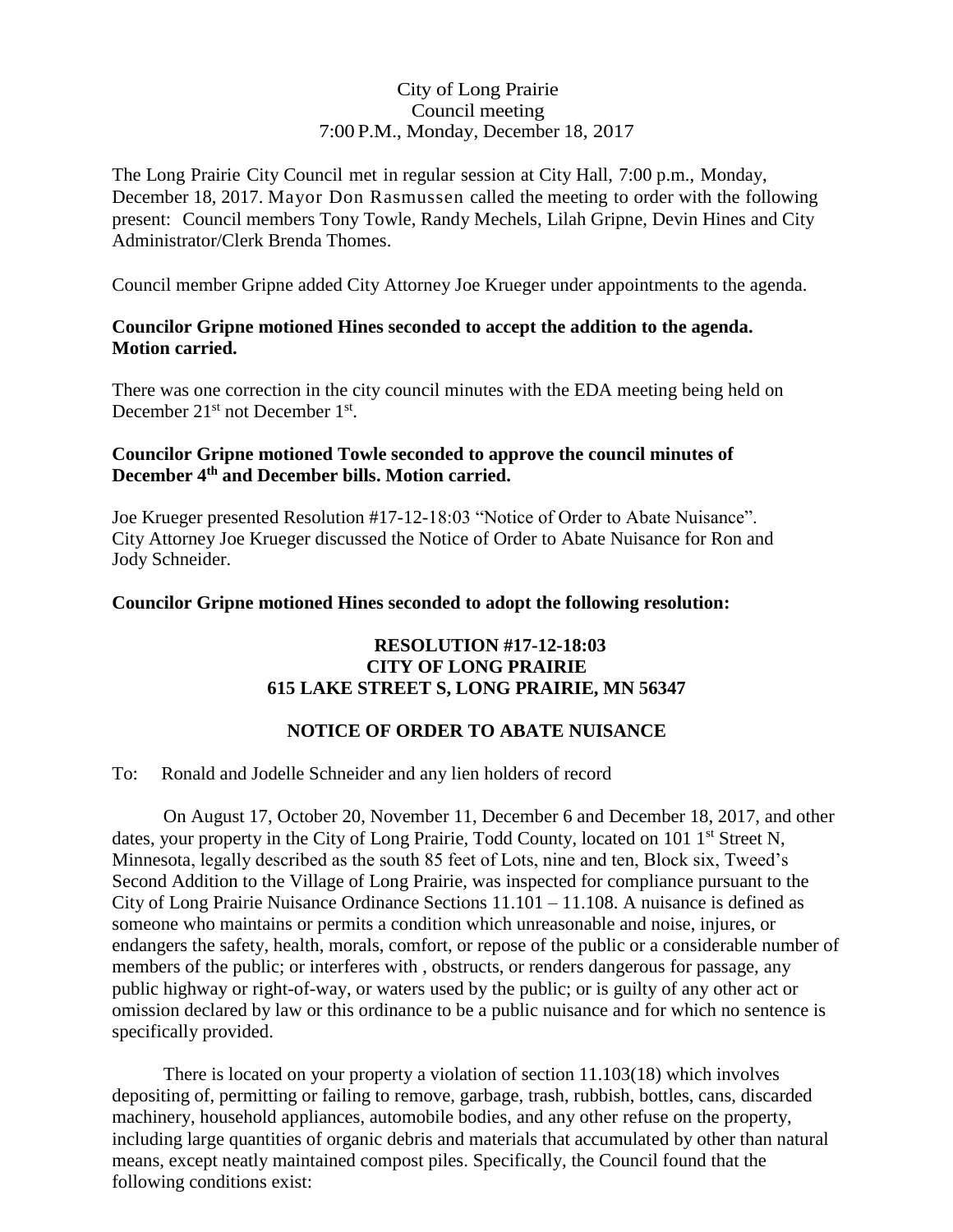1. A large accumulation of trash, rubbish, discarded machinery and other refuse.

Pictures of the property is enclosed for identification.

 **THEREFORE**, by this resolution, the City of Long Prairie hereby **ORDERS THE ABATEMENT** of the nuisance by removal of all miscellaneous junk and garbage, within twenty (20) days after the date of service of this Order upon you. If the nuisance is not abated and the City enforces the Order, the City may sell any personal property, fixtures and/or salvage materials at a public auction after three (3) days posted notice.

 **FURTHERMORE**, a Motion for Summary Enforcement of the Order will be made to the District Court of the county in which the nuisance property is situated unless the nuisance is abated within the specified time, or unless an Answer is filed within twenty (20) days from the date of service of this Order specifically denying such facts in this Order as are in dispute.

 The foregoing resolution of Order to Abate Nuisance was duly approved and adopted by the City Council of the City of Long Prairie on December 18, 2017.

\_\_\_\_\_\_\_\_\_\_\_\_\_\_\_\_\_\_\_\_\_\_\_\_\_\_\_\_\_\_\_\_\_\_\_\_\_ \_\_\_\_\_\_\_\_\_\_\_\_\_\_\_\_\_\_\_\_\_\_\_\_\_\_\_\_\_\_

Don Rasmussen, Mayor Brenda Thomes, City Administrator

Council discussed the fee for a variance for Dorie Twist's dogs. The fee was set at \$50.

### **Council Hines motioned Towle seconded set a fee of \$50 for the variance application for the Twists. Motion carried.**

Administrator Thomes will work with City Attorney Joe Krueger on looking forward on dealing with other companion dogs and making reasonable and adequate adjustments.

## **Councilor Gripne motioned Towle seconded to set a public hearing for the variance application for the dogs for February 5, 2018. Motion carried**.

Kent Louwagie of Bolton & Menk presented the council with a wrap up of the year. Pretty much everything is on standstill until spring. Assessments have been reviewed for the 2016 project and we will get them up to the county. There was a brief discussion about the projects that Bolton and Menk have before them:

- water meters
- improvement to the city on street lights
- $\bullet$  signs
- the flashing signs for the fire department
- water treatment project
- the airport extension
- the main lift station
- the total nitrogen chloride limits for the water plant
- the generator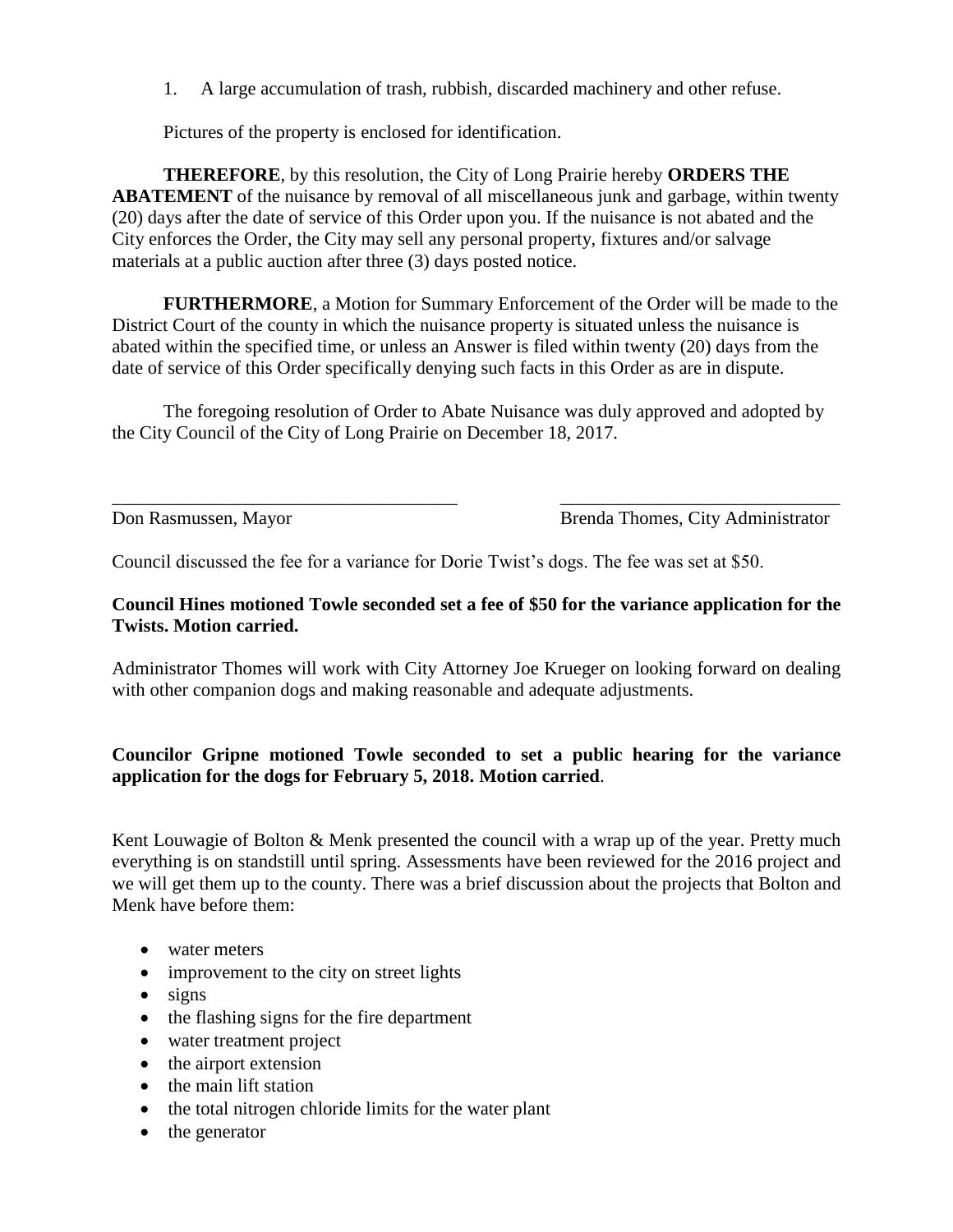**Councilor Gripne motioned Mechels seconded to approve the following business license for 2018:**

- American Legion General Corporate License
- Riverside Liquors Cigarette License
- Northern Star Coop Cigarette License
- Casey's Cigarette License
	-
- Holiday Gas Station Cigarette License
- Irish's Place General Corp License
- 
- Coborn's Cigarette License
- Family Dollar Cigarette License

## **Motion carried**.

**Councilor Towle motioned Gripne seconded to approve the following resolution:**

## **Resolution 17-12-18:01 SPECIAL ASSESSMENTS CERTIFICATION TO TODD COUNTY AUDITOR**

County Auditor Todd County, Minnesota

THIS IS TO CERTIFY that the attached lists embraces all unpaid assessments levied by the City Council of Long Prairie, Minnesota, on December 18, 2017, under Minnesota Statues Chapter 429, for the improvement of the City of Long Prairie, Minnesota, by the construction of various improvements, mowing and garbage. The assessments are payable over a period of years with interest. Please see attached Special Assessments Certifications. These assessments should extend on the property tax lists of Todd County each year as required under M.S.A. 429.

WITNESS my hand as such Clerk and the seal of City of Long Prairie this 18th day of December, 2017.

\_\_\_\_\_\_\_\_\_\_\_\_\_\_\_\_\_\_\_\_\_\_\_\_\_\_\_\_\_\_\_\_\_\_\_ \_\_\_\_\_\_\_\_\_\_\_\_\_\_\_\_\_\_\_\_\_\_\_\_\_\_\_\_\_\_\_\_\_\_ Brenda Thomes – City Administrator/Clerk Don Rasmussen - Mayor

**Motion carried.**

**Councilor Gripne motioned Mechels seconded to approve the following resolution**:

# **RESOLUTION NO. 17-12-18:02**

# **DESIGNATE PRECINCT POLLING LOCATION**

WHEREAS, Minnesota Statute § 204B.16, states that municipalities must designate precinct polling places for all elections by December  $31<sup>st</sup>$  for the upcoming year, and;

WHEREAS, the City of Long Prairie has the ability to change the polling location midyear for an emergency or if the polling place becomes unavailable. If the location of a polling place has been changed, the City of Long Prairie will send to every affected household with at least one registered voter in the precinct a non-forwardable mailed notice stating the location of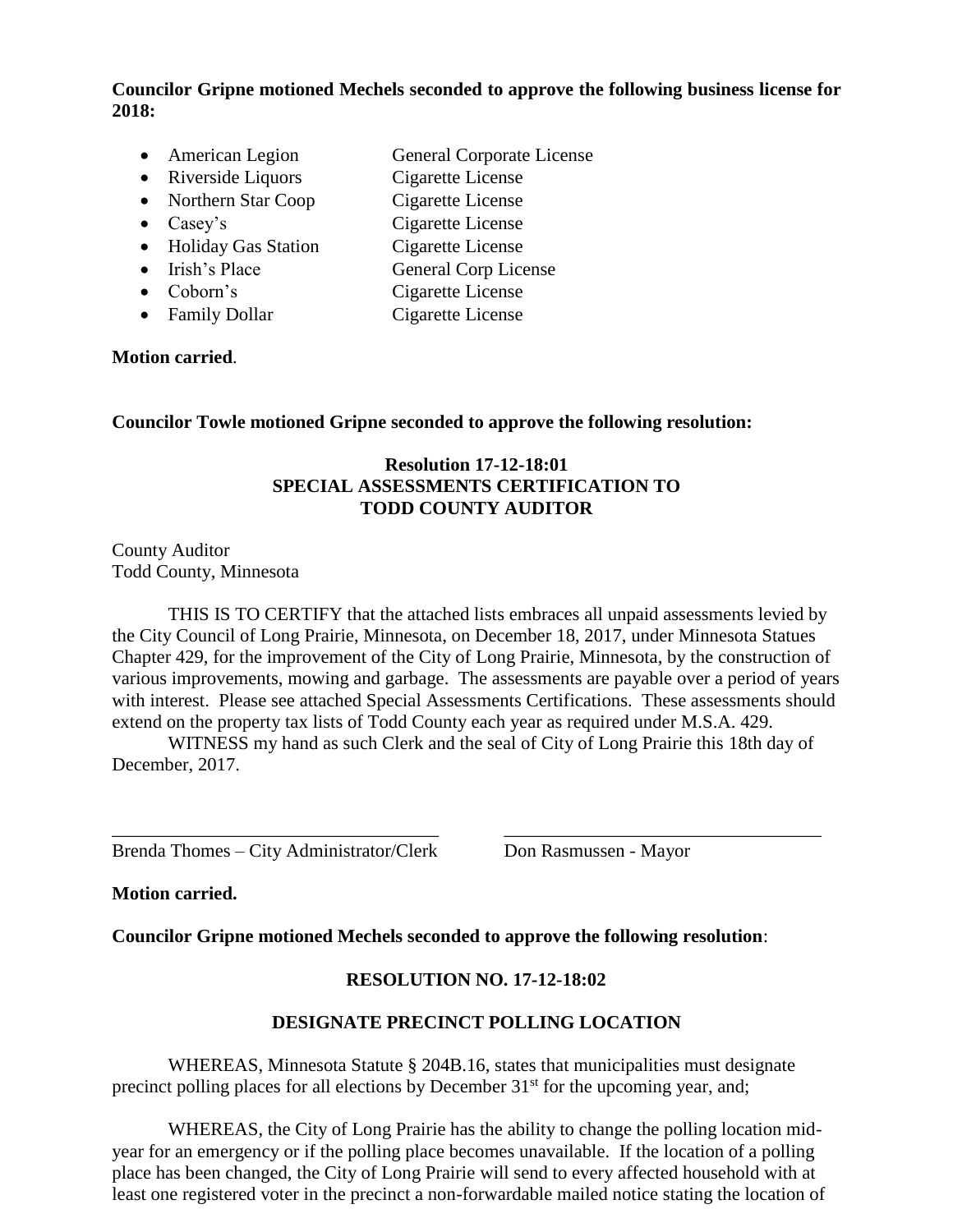the new polling place at least 25 days before the next election. The secretary of state shall prepare a sample of this notice. A notice that is returned as undeliverable must be forwarded immediately to the County Auditor.

NOW, THEREFORE, IT IS HEREBY RESOLVED that the Long Prairie City Council designates the boundaries of the voting precincts and polling place for 2018 as follows:

### **Precinct Name – City of Long Prairie**

### **Polling Place Location – Long Prairie City Hall, 615 Lake Street S, Long Prairie, MN**

|               | Motion by: Council Gripne                                               |
|---------------|-------------------------------------------------------------------------|
|               | Seconded by: Council Mechels                                            |
|               | All in Favor: Council Towle, Gripne, Mechels, Hines and Mayor Rasmussen |
| Opposed: None |                                                                         |
| Abstained:    | None                                                                    |
| Absent: None  |                                                                         |

PASSED, APPROVED AND ADOPTED, this 18<sup>th</sup> day of December, 2017.

l

Don Rasmussen, Mayor

ATTEST:

Brenda Thomes, City Administrator/Clerk

#### **Motion carried**.

 $\overline{\phantom{a}}$  , which is a set of the set of the set of the set of the set of the set of the set of the set of the set of the set of the set of the set of the set of the set of the set of the set of the set of the set of th

### **Councilor Mechels motioned Towle seconded to approve \$3,400 for the Occupational Health and Safety Management Proposal. Motion carried**.

Councilor Mechels briefly talked about Net Neutrality with the fiber.

Fire Chief Jim Kreemer gave a report on the Fire Department:

- $\bullet$  the ground fill is up and working
- did not get the final bid yet for the signs
- the firetruck is still over in Alexandria

Police Chief Kevin Langer noted:

• Jacob Fasching is the new part-time officer

Councilor Hines noted the following for the Liquor Store:

- Everything is still going well
- January  $1<sup>st</sup>$  they will have their preliminary audit review with Ryan Schmidt